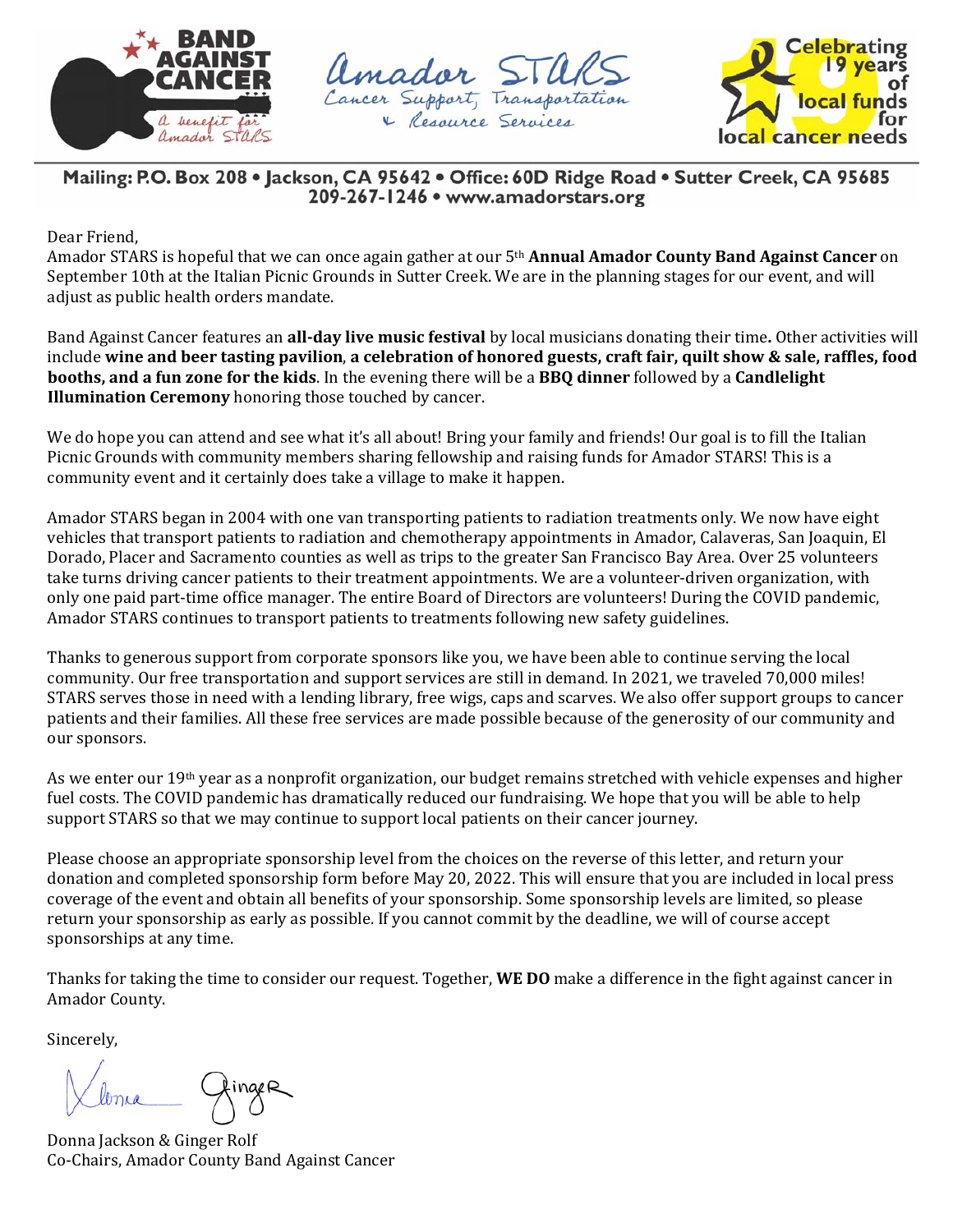





Mailing: P.O. Box 208 · Jackson, CA 95642 · Office: 60D Ridge Road · Sutter Creek, CA 95685 209-267-1246 · www.amadorstars.org

We welcome you as a sponsor of our event. Amador STARS is a 501(c)3 nonprofit organization (Tax ID # 26-3116659). All funds raised will remain in Amador County, except for 8% earmarked for cancer research.

**Please Note:** Some sponsorship levels have limited availability. Requests for specific sponsorships will be handled in the order they are received, with first opportunity going to last year's sponsor.

> **Please return the enclosed form to complete your sponsorship or register online at amadorstars.org/sponsor.html**

| <b>Support Sponsorship</b> | \$5000 | Your corporate logo on brochures, programs & tee shirts           |  |  |
|----------------------------|--------|-------------------------------------------------------------------|--|--|
|                            |        | Two team sponsorships<br>$\checkmark$                             |  |  |
| Transportation             | \$2500 | Your corporate logo on brochures, programs & tee shirts           |  |  |
| Sponsorship                |        | One team sponsorship                                              |  |  |
| <b>Fun Zone</b>            | \$2000 | Your corporate logo on brochures, programs & tee shirts           |  |  |
| Sponsorship                |        | One team sponsorship<br>✓                                         |  |  |
| <b>Illumination</b>        | \$2000 | Your corporate logo on Illumination Ceremony luminary candle bags |  |  |
| <b>Ceremony</b>            |        | Corporate logo on programs & tee shirts                           |  |  |
| Sponsorship                |        | One team sponsorship<br>v                                         |  |  |
|                            |        |                                                                   |  |  |
| <b>Resource</b>            | \$1000 | Your corporate logo on programs & tee shirts<br>v                 |  |  |
| Sponsorship                |        | Sponsorship of Women Shine with STARS Program                     |  |  |
|                            |        | One team sponsorship<br>✓                                         |  |  |
| <b>Celebration of</b>      | \$1000 | Your corporate logo on programs & tee shirts                      |  |  |
| <b>Honored Guests</b>      |        | One team sponsorship                                              |  |  |
| Sponsorship                |        |                                                                   |  |  |
| <b>Service Sponsorship</b> | \$500  | Your logo on programs & tee shirts                                |  |  |

## **Corporate Sponsorship Opportunities**